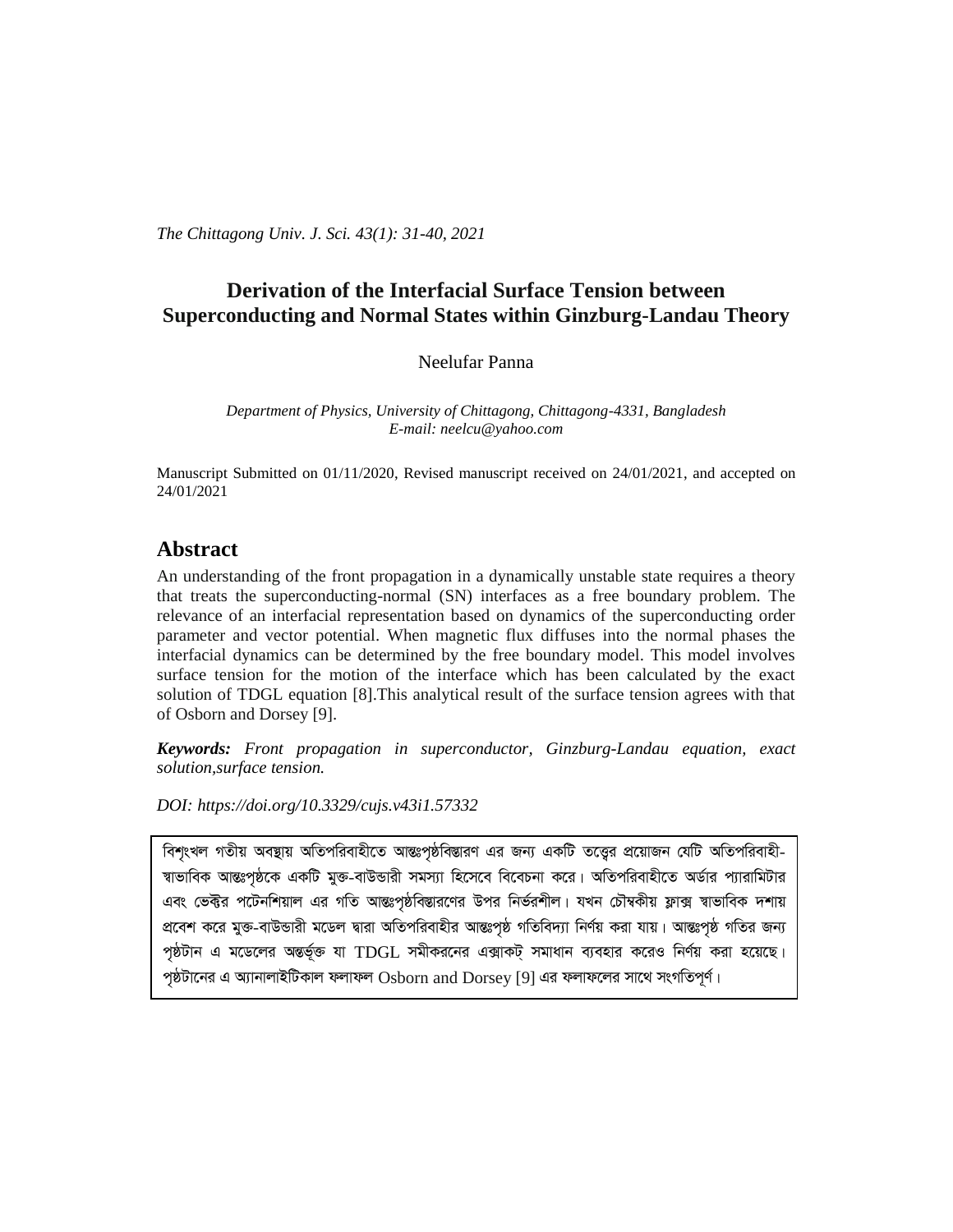## **1. Introduction**

The interfacial surface tension between normal (N) and superconducting (S) phases in a superconductor is a great attraction to different research groups for studying the dynamical properties of the interface. It has shown that when a type-I superconductor is subjected to a magnetic field quench, the magnetic flux expelled. As a result superconducting nucleus grows in the background normal-phase. After growing the superconducting phase the possibility arises for the surface tension of the SN (superconducting-normal) interface to be positive (type-I superconductor) [1], [2]. If the surface tension is negative, the interface breaks down and type-II superconductor results. The motion of the interface into the normal state leads to dynamical instabilities. From recent studies it has shown that there is a strong relation between the dynamics of SN interfaces in a magnetic field and the motion of solid-liquid interfaces during solidification. The common thing of this relationship is the diffusion of magnetic field in the normal state by analogy with the diffusion of latent heat in crystallization. This suggests that diffusional instability e.g. Mullins-Sekerka instability should occur during flux invasion [3]. Studies of the time dependent Ginzburg-Landau (TDGL) equation confirmed these instabilities. The free boundary model has derived from the TDGL equation.

As a superconducting nucleus grows, the expelling flux (Meissner effect) creates eddy current in the normal phase. In the normal region the interface dynamics is given by a diffusion equation for the magnetic field [4].

$$
\partial_t \underline{h} = D_H \nabla^2 \underline{h} \tag{1.1}
$$

where,  $D_H = \frac{1}{4\pi\sigma^{(n)}}$ 1  $D_H = \frac{1}{4\pi\sigma^{(n)}}$  is the magnetic field diffusion constant,  $\sigma^{(n)}$  is the normal state conductivity.

For the magnetic field at the SN interface (denoted by the subscript i) the continuity equation is

$$
\left(\underline{\nabla}\times\underline{h}\right)\times\widehat{n}\Big|_{i} = -D_{\mathrm{H}}\mathcal{V}_{n}\underline{h}_{i} \tag{1.2}
$$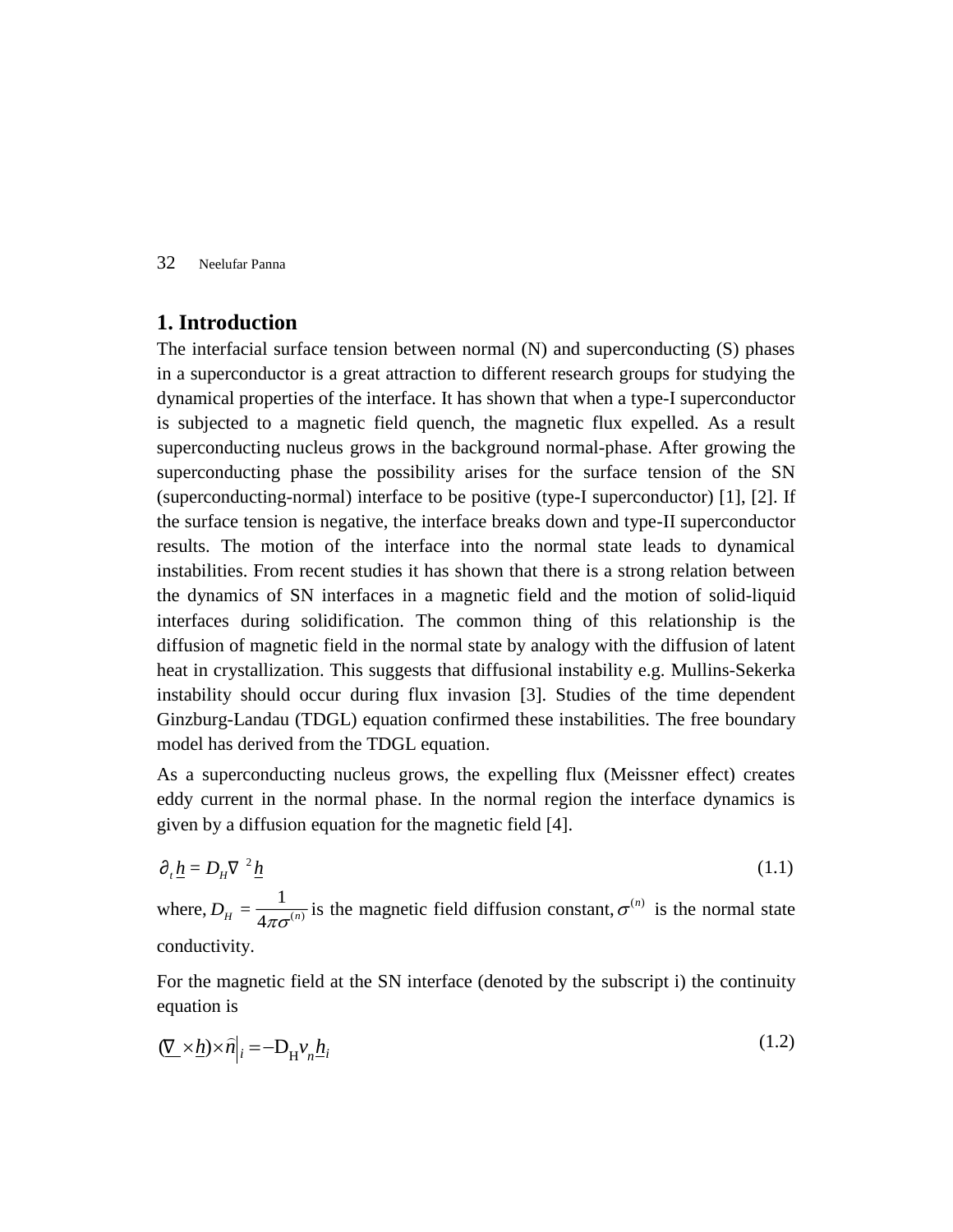Derivation of the Interfacial Surface Tension between Superconducting and Normal States within Ginzburg-Landau Theory 33

where,  $\hat{n}$  is the unit normal at the interface directed towards the normal phase,  $v_n$  is the normal velocity of the planar interface, as sketched in Fig. 1.



**Figure 1.** Mullins-Sekerka instability [3] along a growing solid-liquid interface. The unperturbed planar interface is growing in the vertical direction with a normal velocity  $v_n$ , shown by the dotted line. The dashed arrows indicate the propagation of the perturbation along the interface.

The field at the interface

$$
\underline{h}_i = H_c \left[ 1 - \frac{4\pi}{H_c^2} \left( \sigma_{ns} + \beta^{-1} v_n \right) \right]
$$
\n(1.3)

Here,  $H_c$ ,  $\sigma_{ns}$  and  $\beta$  are the critical field, surface tension, curvature and kinetic coefficient of the interface respectively.

In the conventional units the surface tension is defined in terms of dimensionless surface tension as

$$
\sigma_{ns} = \left(\frac{H_c^2 \lambda}{4\pi}\right) \overline{\sigma}_{ns} \tag{1.4}
$$

where,  $\lambda$  is the penetration depth.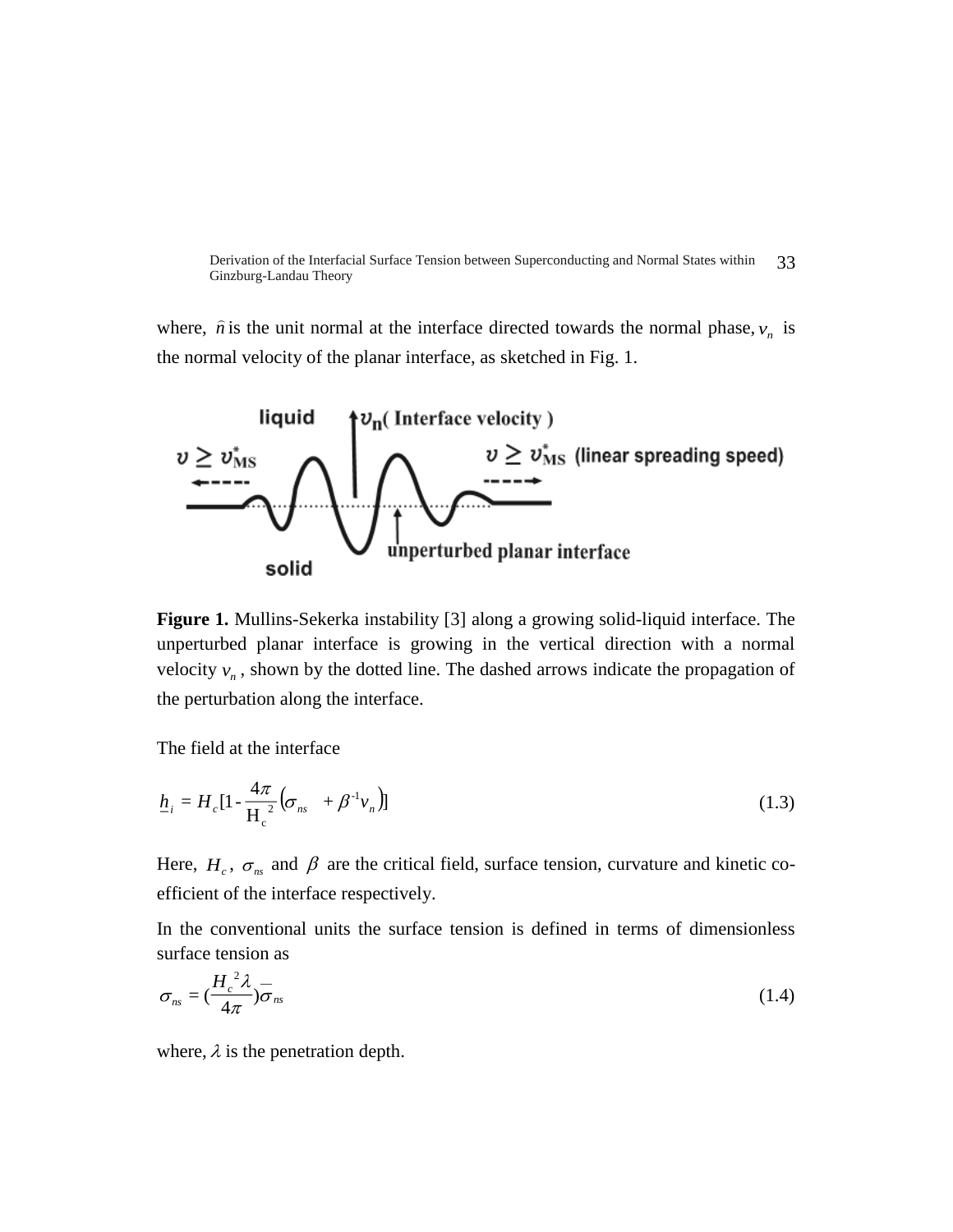The aim of this paper is to obtain explicit formula for the surface tension of SN interface as a function of the GL parameter,  $\kappa$ . The paper is organized as follows. In section 2 surface tension has discussed and the exact solution of TDGL equation has used to derive surface tension. Section 3 provides the results of the calculations for surface tension of SN interface.

## **2. Theory**

 $\lambda$ 

One of the important aspects of the dynamics of interface in superconductor is that there is a competition between dynamic instability which promotes the growth of highly ramified interface and surface tension, which favors a smooth interface.

In dimensionless units [5, 6, 7] the one dimensional TDGL eq. in this case become

$$
\partial_{t}F = \frac{1}{\kappa^{2}}F'' - Q^{2}F + F - F^{3}
$$
\n(2.1)

$$
\overline{\sigma}\partial_t Q = Q'' - F^2 Q \tag{2.2}
$$

where *F* is the magnitude of the superconducting order parameter  $\psi$ , *Q* is the gauge invariant vector potential related to the magnetic field as  $h = \partial_x Q$ ,  $\sigma$  is the dimensionless normal state conductivity which is the ratio of the order parameter diffusion constant to the magnetic field diffusion constant.

In the previous paper [8] we made a minor contribution to the interface problem by considering the following generalized Ginzburg-Landau eq.:

$$
(1+\beta^2)F'' + vF' - Q^2F + a_1F + a_2F^2 + a_3F^3 = 0
$$
\n(2.3)

$$
Q'' + \sigma_0 Q' - F^2 Q = 0 \tag{2.4}
$$

 $\text{ (taking } \frac{1}{2} = 1 + \beta^2$  $\frac{1}{\kappa^2}$  = 1 +  $\beta^2$  and  $\overline{\sigma}v = \sigma_0$ ).  $a_1, a_2$  and  $a_3$  are constant parameters.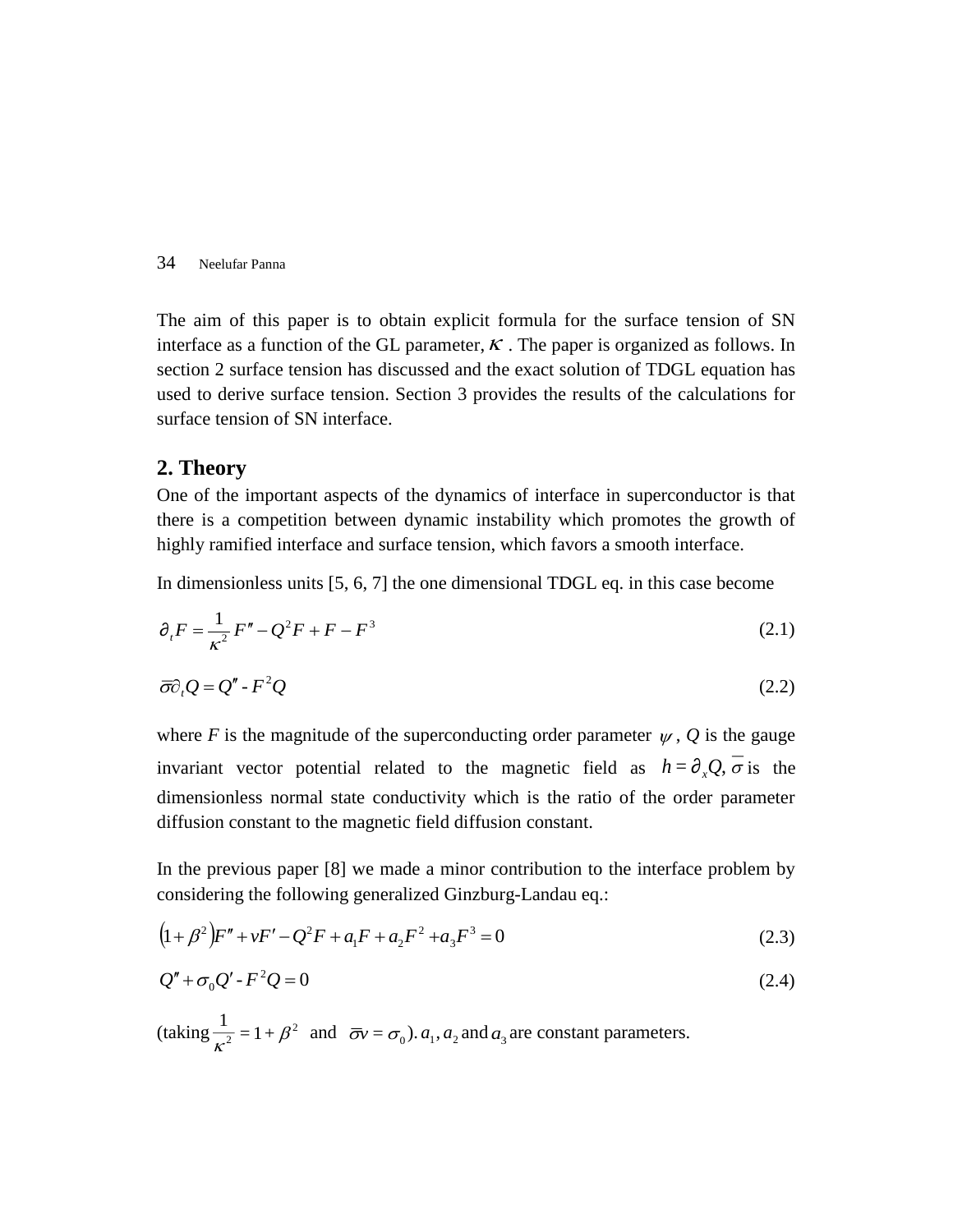Derivation of the Interfacial Surface Tension between Superconducting and Normal States within 35 Ginzburg-Landau Theory

The exact solutions of eqn. $(2.3)$  and eq. $(2.4)$  have constructed which shows a duality between order parameter and vector potential. The order parameter connects  $F = 1$ at  $x = -\infty$  (the superconducting phase) to  $F = 0$  at  $x = \infty$  (the normal phase). The solutions are

$$
F(x) = \frac{1}{1 + \alpha e^{\xi x}}\tag{2.5}
$$

$$
Q(x) = \frac{\alpha \beta e^{\xi x}}{1 + \alpha e^{\xi x}}
$$
 (2.6)

 $\alpha$  is any arbitrary constant.

These solutions have used to calculate the surface tension of the SN interface.

We know the canonical form of the dimensionless surface tension of the SN interface is [4], [9]

$$
\overline{\sigma}_{ns} = \int_{-\infty}^{\infty} \left[ -F^2 + \frac{1}{2} F^4 + \frac{1}{\kappa^2} F'^2 + Q^2 F^2 + \left( Q' - \frac{1}{\sqrt{2}} \right)^2 \right] dx \tag{2.7}
$$

Multiplying the equilibrium form of the 1st G-L eq. $(2.1)$  by  $F'$  and 2nd G-L eq.(2.2) by  $Q'$  and then adding the two eqns. This result together with eq.(2.7) gives

$$
\overline{\sigma}_{ns} = 2 \int_{-\infty}^{\infty} \left[ \frac{1}{\kappa^2} (F')^2 + (Q')^2 - \frac{1}{\sqrt{2}} Q' \right] dx \tag{2.8}
$$

By using the identity

$$
-F^2 + \frac{1}{2}F^4 + F^2Q^2 = \frac{1}{\kappa^2}(F')^2 + Q'^2 - \frac{1}{2}
$$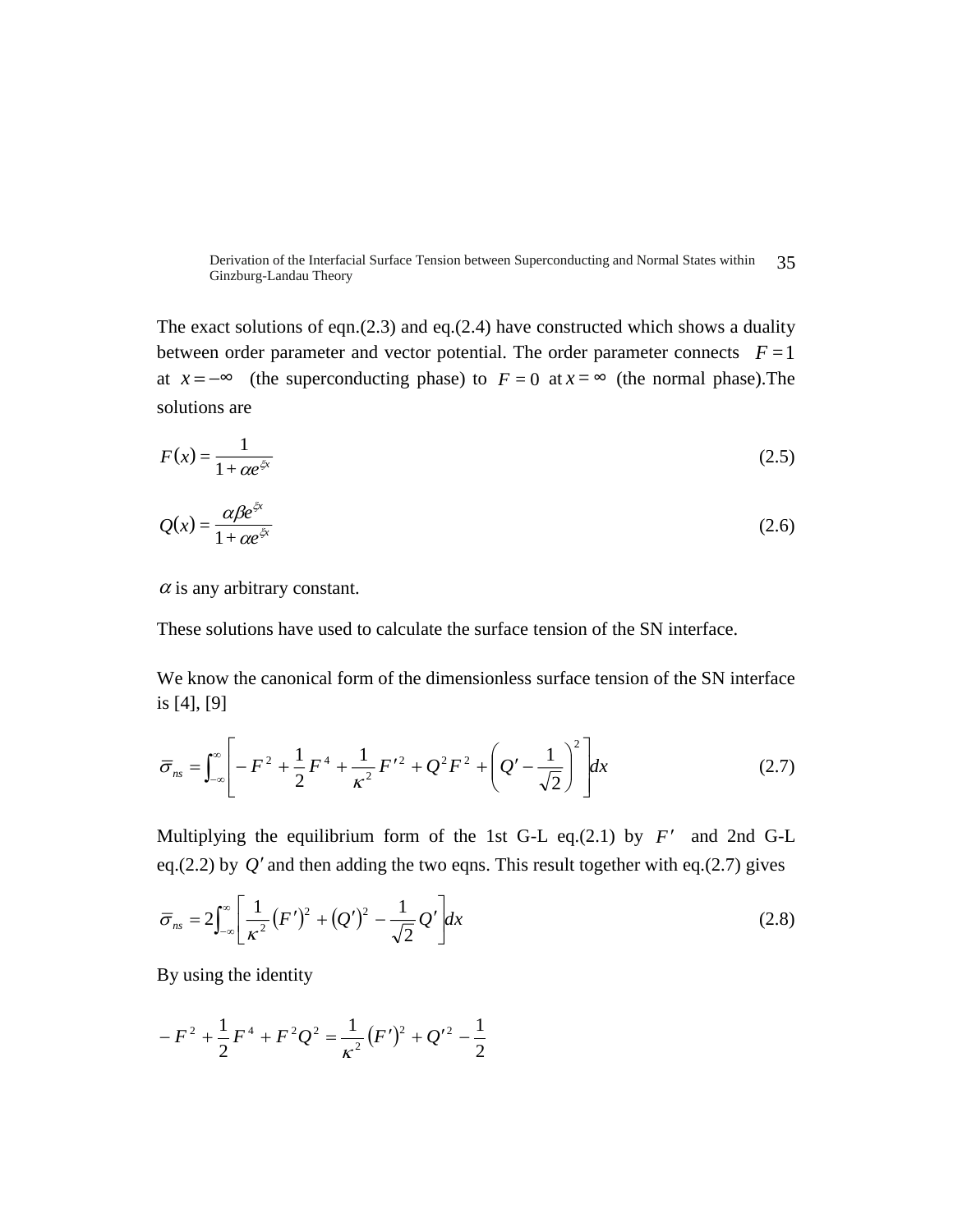it can be shown from eq.(2.8) that

$$
2\int_{-\infty}^{\infty} dx(F')^{2} = 2\kappa^{2} \int_{-\infty}^{\infty} dx[F^{2} - F^{4} - F^{2}Q^{2}]
$$
\n(2.9)

And

$$
2\kappa^2 \int_{-\infty}^{\infty} dx \left[ \frac{1}{\sqrt{2}} Q' - (Q')^2 \right] = 2\kappa^2 \int_{-\infty}^{\infty} dx F^2 Q^2 \tag{2.10}
$$

Substituting eqs. (2.9) and (2.10) into eq. (2.8), we have the expression for the surface tension of SN interface

$$
\overline{\sigma}_{ns} = 2 \int_{-\infty}^{0} F^2 dx - 2 \int_{-\infty}^{0} F^4 dx - 4 \int_{-\infty}^{0} F^2 Q^2 dx \tag{2.11}
$$

To solve this integral eq. let us set  $z = 1 + \alpha e^{\xi x}$ . Solving the 1st term of R.H.S. of eq. (2.11) gives

$$
2\int_{-\infty}^{0} F^2 dx = \frac{2}{\xi} \left[ \frac{1}{z} + \log(z - 1) - \log z \right]_{-\infty}^{0}
$$
 (2.12)

2nd term of R.H.S. of eq. (2.11) gives

$$
2\int_{-\infty}^{0} F^4 dx = \frac{2}{\xi} \left[ \frac{2z+1}{2z^2} - \log \frac{z}{z-1} + \frac{1}{3z^3} \right]_{-\infty}^{0}
$$
(2.13)

last term gives

$$
4\int_{-\infty}^{0} F^2 Q^2 dx = \frac{4\beta^2}{\xi} \left[ \frac{1}{3z^3} - \frac{1}{2z^2} \right]_{-\infty}^{0} \tag{2.14}
$$

Substituting eqs. (2.12) - (2.14) into eq. (2.11)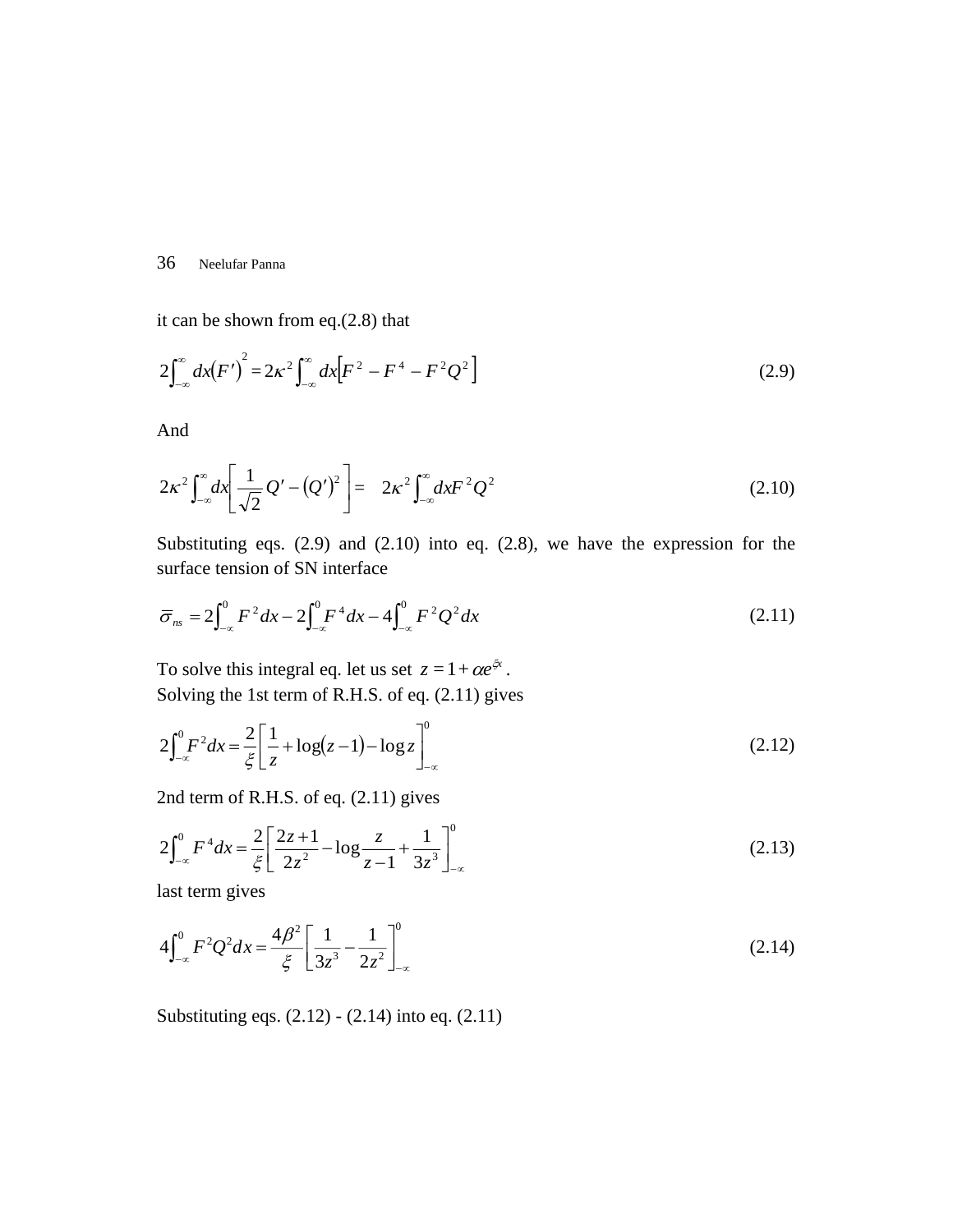Derivation of the Interfacial Surface Tension between Superconducting and Normal States within 37 Ginzburg-Landau Theory

$$
\overline{\sigma}_{ns} = \frac{2}{\xi} \left[ \frac{1}{z} + \log(z - 1) - \log z \right]_{-\infty}^{0} - \frac{2}{\xi} \left[ \frac{2z + 1}{2z^{2}} - \log \frac{z}{z - 1} + \frac{1}{3z^{3}} \right]_{-\infty}^{0} - \frac{4\beta^{2}}{\xi} \left[ \frac{1}{3z^{3}} - \frac{1}{2z^{2}} \right]_{-\infty}^{0}
$$
\n
$$
= \frac{1}{\xi} \left[ \frac{2}{3z^{3}} - \frac{3}{z^{2}} - \frac{4}{3z^{3}\kappa^{2}} + \frac{2}{z^{2}\kappa^{2}} \right]_{-\infty}^{0}
$$
\n(2.15)

$$
\therefore \overline{\sigma}_{ns} = \frac{1}{\xi} \left[ \frac{2}{3\left(1 + \alpha e^{\xi x}\right)^3} - \frac{3}{\left(1 + \alpha e^{\xi x}\right)^2} - \frac{4}{3\kappa^2 \left(1 + \alpha e^{\xi x}\right)^3} + \frac{2}{\kappa^2 \left(1 + \alpha e^{\xi x}\right)^2} \right]_{-\infty}^0 \tag{2.16}
$$

(after putting the value of z).

# **3. Results and Discussion**

This paper presents an analytical derivation of surface tension of superconductingnormal interface in terms of G-L parameter  $\kappa$ .

Now, setting  $\alpha = 0.1$  eq. (2.16) becomes

$$
\overline{\sigma}_{ns} = \frac{1.49}{\kappa^2} - 0.82\tag{2.17}
$$

is the surface tension in terms of  $\kappa$  for which a superconducting front is obtained.

The result agrees with the result l J  $\left(\frac{1}{2},-1\right)$ l  $= 0.388 \left( \frac{1}{1} - 1 \right)$ 2  $\overline{\sigma}_{ns} = 0.388 \left( \frac{1}{2\kappa^2} - 1 \right)$  of Osborn and Dorsey [9].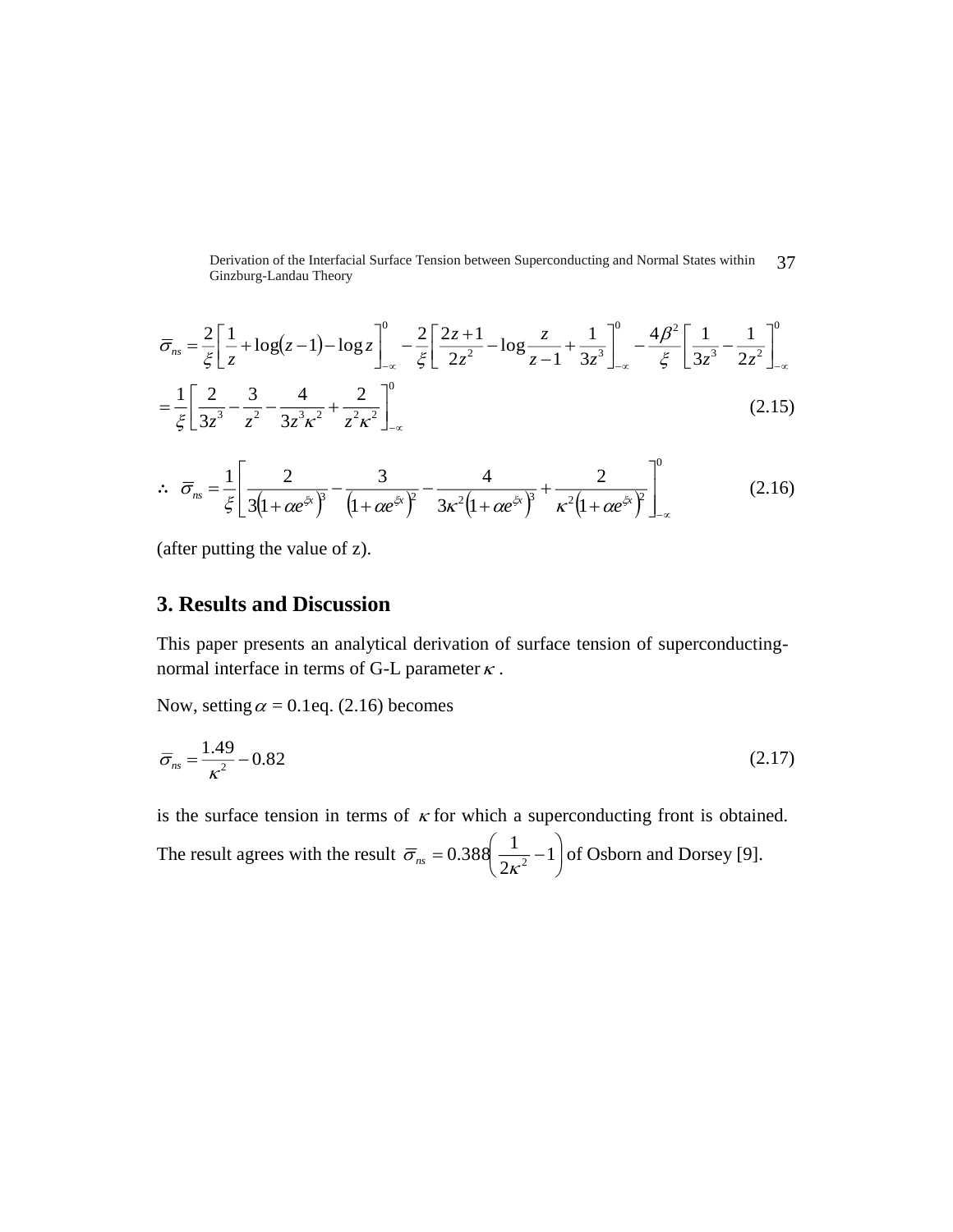Figure 2 represents the graph for the positive surface tension of the SN interface for different values of  $\kappa$ , ranging  $0.5 < \kappa < 3$ , according to the analytical expression eq. (2.17) shows that the superconductor is of type –I.



**Figure 2.** The dimensionless surface tension  $\sigma_{ns}$  as a function of the GL parameter  $\kappa$  for 0.5 <  $\kappa$  < 3, calculated by eq. (2.17)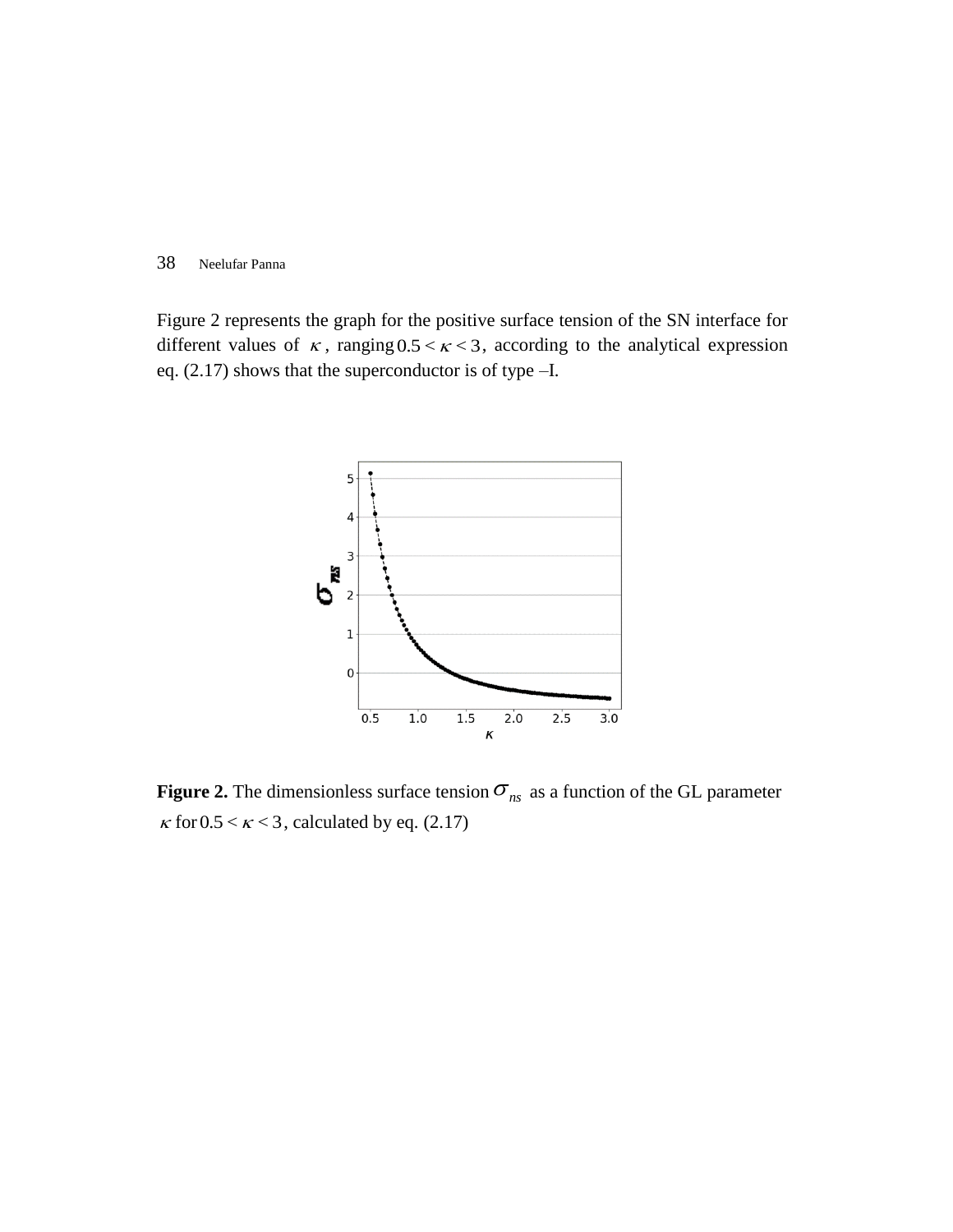Derivation of the Interfacial Surface Tension between Superconducting and Normal States within Ginzburg-Landau Theory 39

Figure 3 shows the dependence of surface tension on  $\kappa$  in the range  $2 < \kappa < 10$ . In this case the G-L parameter produce a negative contribution to the surface tension as a result of type- II superconductor.



**Figure 3.** Dimensionless surface tension  $\sigma_{ns}$  as a function of the GL parameter  $\kappa$  for  $2.0 < \kappa < 10.0$ , calculated by eq. (2.17).

# **4. Conclusion**

We know TDGL equation is widely used to calculate the surface tension of SN interface. The propagation of interface separating the superconducting and normal phases are produced after a quench to zero applied magnetic field. From a modified Gibbs-Thomson boundary condition for the magnetic field at the SN interface the dimensionless surface tension is calculated. It was known that the growth of superconducting phase into the normal phase should be dynamically unstable; such